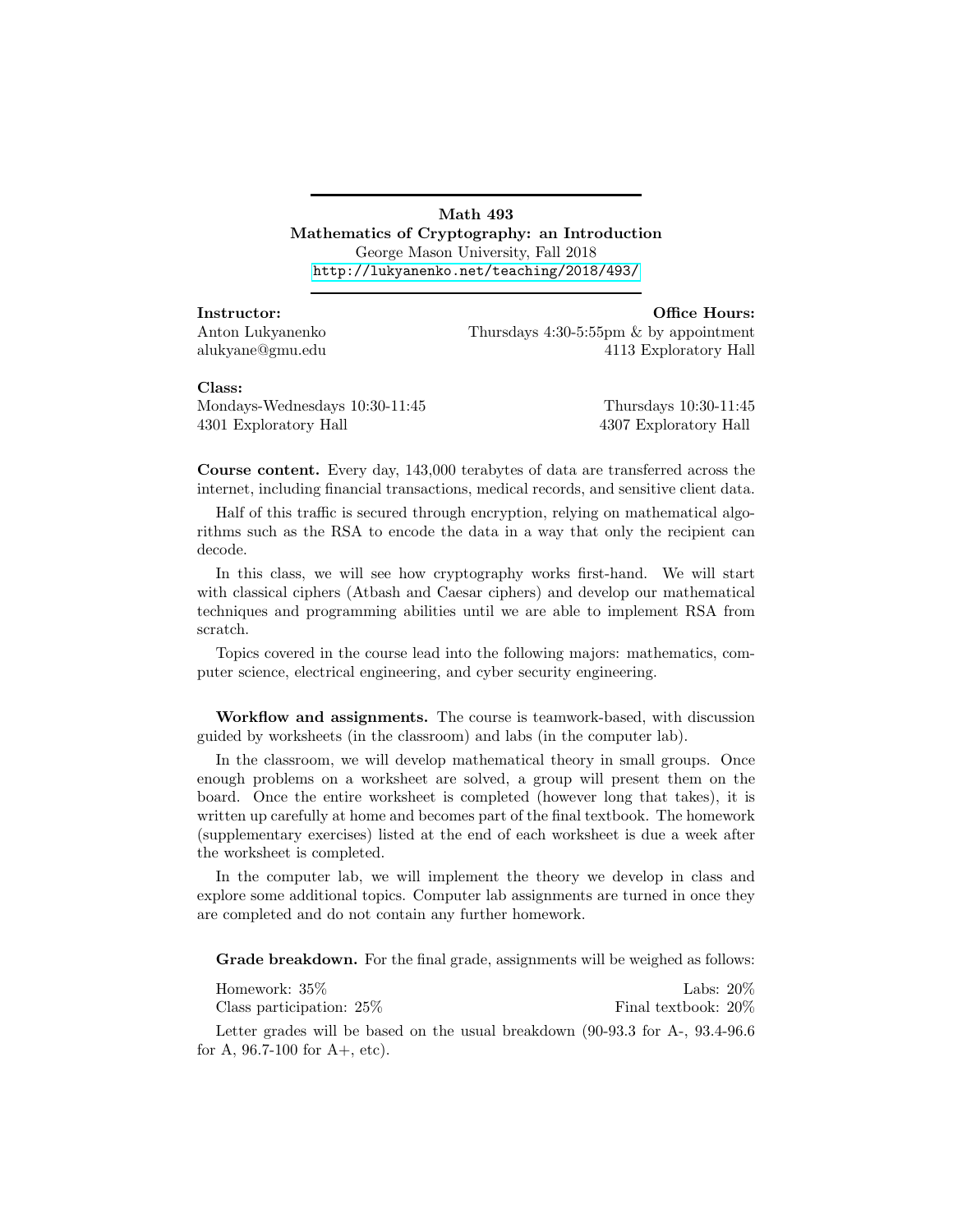Worksheets There are 13 worksheets, which build up the mathematical theory we need to verify that the RSA algorithm works as desired:

- 1. Codes
- 2. Numbers
- 3. Modular addition
- 4. Shift ciphers
- 5. Remainders
- 6. Modular multiplication
- 7. Multiplicative inverses
- 8. Affine ciphers
- 9. The Euclidean algorithm
- 10. The extended Euclidean algorithm
- 11. RSA encryption
- 12. Prime numbers
- 13. Fermat's and Euler's Little Theorems

Labs There 8 lab assignments, which implement the things we develop in the classroom and explore some additional topics. All labwork uses Mathematica, and you are encouraged to search online and in documentation for ways to solve the problems. However, no additional software is allowed (no python, perl, etc.).

- 1. Cracking codes
- 2. Modular arithmetic
- 3. Frequency analysis
- 4. Kid Krypto
- 5. Base-26
- 6. Recursive functions
- 7. MyPowerMod
- 8. Putting RSA Together

Final textbook. At the end of the course (on December 19), students will turn in a 'textbook' consisting of their solutions to all problems from in-class worksheets. On the following dates, students will submit writeups of all worksheets (1) not submitted previously and (2) completed by the Wednesday prior to the due date:

September 21 October 5 October 26 November 16

Worksheets will be graded on correctness and clarity of exposition. Students are encouraged to type up their solutions in LATEX for easier editing, but neat handwritten copies will also be accepted.

Each of the above blocks will count 5% toward the final textbook grade. The final project, complete solutions to all worksheets that incorporate previous comments, counts the remaining 80% and is due in class on December 19.